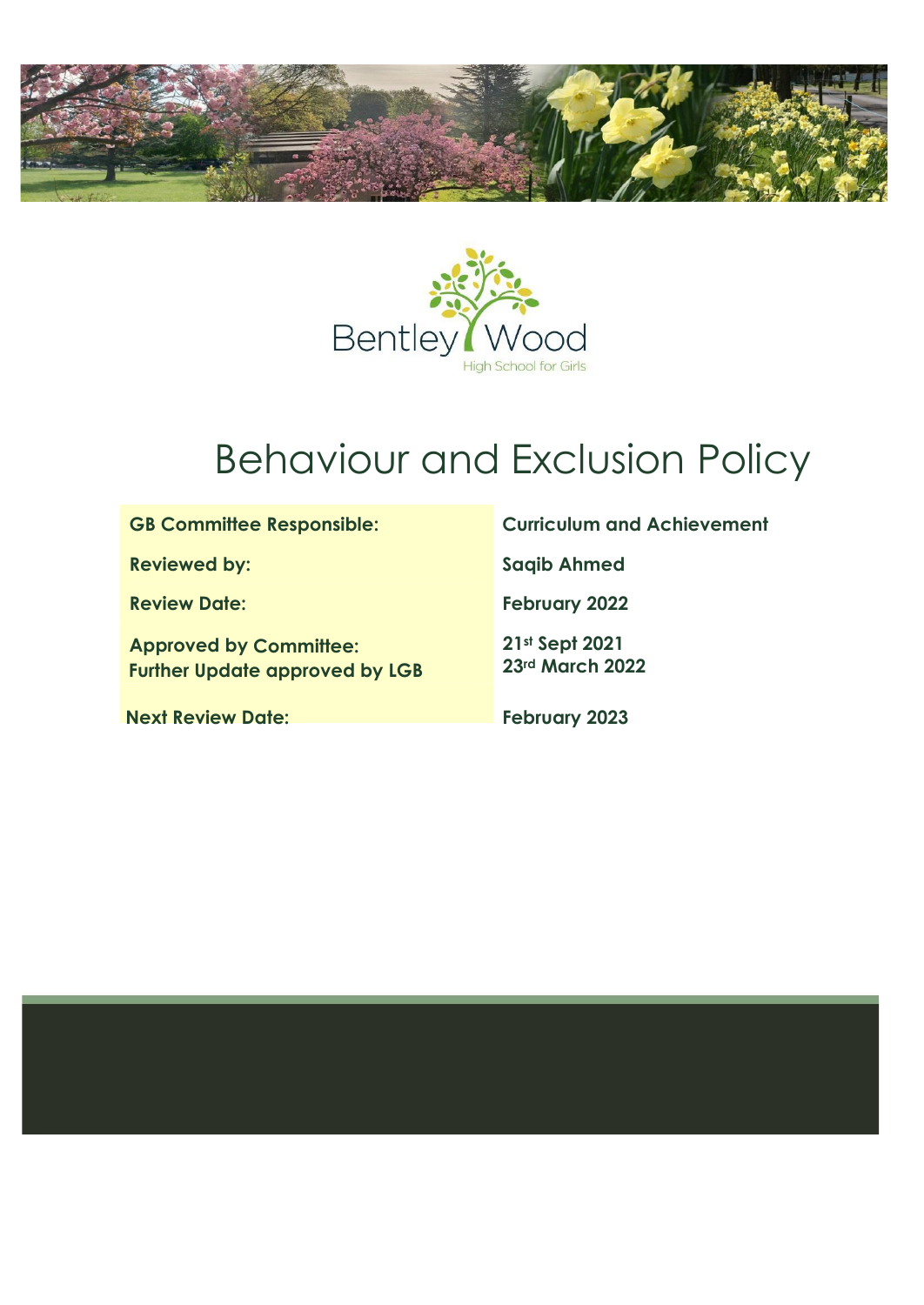# **BENTLEY WOOD HIGH SCHOOL BEHAVIOUR FOR LEARNING POLICY**

At the time of this policy review, we have experienced a worldwide pandemic. Cases of COVID-19 are still being reported by PHE. We have made the wearing of face coverings optional and have relaxed year group bubbles and pupils having to face the front of the classroom. We are keeping abreast of national developments and will review and amend this policy in line with national changes.

At Bentley Wood, we have the highest expectations that our students will behave with courtesy and consideration for others at all times, in school, to and from school and in the wider community. This policy complies with Section 89 of the Education and Inspections Act 2006.

Students' behaviour should be underpinned by the school's values of CARE:

- Communication
- Achievement
- Respect
- Empathy

When students are members of a school, they should feel free to study in a happy, relaxed and purposeful environment. They should be able to communicate openly to discuss and express their point of view. Students must respect the opinion of others and strive to foster the general happiness of all members of the school community. Students should try to achieve the very best they can. The expectation is that all students will aim high and show resilience. All members of the school community should embody the ethos of respect in their behaviour towards one another. Empathy underpins students' behaviour in how they listen, talk and appreciate others around them.

# **Partnership**

Students, parents, staff, Governors and visitors are welcomed into the school community. Our partnership with parents is highly important and we value the contribution they make in supporting the school by endorsing school values and procedures on attendance, punctuality, uniform, homework and behaviour. The Home School Agreement was drawn up after full consultation with parents, Governors and staff. Parents and students are encouraged to read and sign the document to indicate their understanding and willingness to follow the guidelines which clarify the expectations of all members of the school community. We invite parents to the school to discuss their daughter's progress. Parents are encouraged to inform the school at any time of any concerns that may affect their daughter's welfare or learning.

#### **Equal Opportunities**

All members of the school community should have an equal opportunity to fulfil their potential and play a positive and active role both in the school and the wider community. Students and staff should feel secure and valued within the school community equally and are encouraged to create a co-operative and harmonious environment based on the CARE ethos in which everyone can thrive (see Equality Information and Objectives Policy).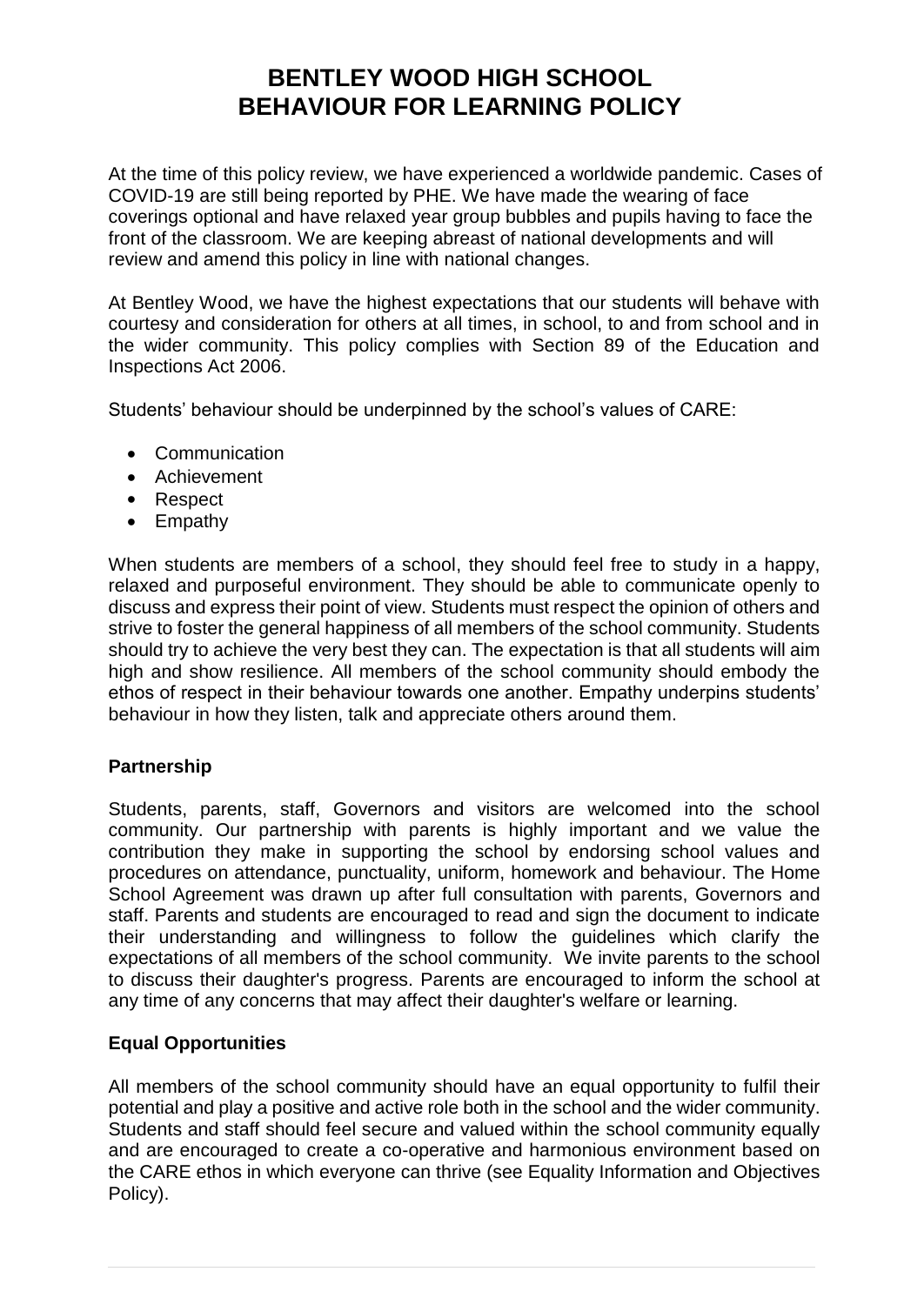We acknowledge our legal duties under the Equality Act 2010, and those in respect of safeguarding and supporting pupils with special educational needs. We recognise that some students may require a more sensitive and differentiated approach.

Bentley Wood High School is an inclusive School where quality-first teaching and differentiation underpins our work with students to overcome barriers to learning. Every member of the teaching, support staff and governors are responsible for educating all groups of students irrespective of their learning barrier. We are committed to working in partnership with parents together with health and social services. Every student has an entitlement to a broad and balanced curriculum and all students will be encouraged, valued and accepted whatever their learning barrier (see Inclusion and Innovation Policy).

#### **Effort and Achievement**

Students are motivated by the interest taken by their parents in their work, monitoring homework and discussing with them their assessments and reports. They achieve the expectations of the school with the encouragement that they receive at home.

Bentley Wood staff should provide well planned lessons with clear aims that stimulate students' interest and develop their learning (see Teaching & Learning Policy). Subject teachers are able, by regular marking of work, to assess a student's progress, giving praise not only for success but for effort involved (see Assessment and Feedback and Homework Policy). Teachers and support staff have high expectations and are approachable to give extra help and guidance. The Head of Inclusion and Innovation provides advice about a student who may be experiencing difficulties in lessons and whose behaviour may impede their own learning and that of others.

Students should arrive punctually to a lesson with the correct books and equipment and be receptive to learning. They should participate fully in their lessons and know that their contribution is valued.

The subject tutor supports students by providing differentiated work. Good progress and effort are communicated to parents with termly assessments and an annual full report. A student who is hard working is rewarded with a commendation letter signed by her tutor, Head of Year and Headteacher and is recorded in the student's Record of Achievement. Students can benefit from working collaboratively.

Hardworking students are rewarded in recognition of their efforts and achievement. Bentley Wood staff use a wide range of rewards, including telephone calls home to parents, postcards and Head Teacher Certificates (see Rewards Policy).

#### **Attendance and Punctuality**

We expect students to attend school every day and be punctual for the start of the school day and all their lessons. Progress of students is affected by absence and lateness. The latter may also disturb the learning of others.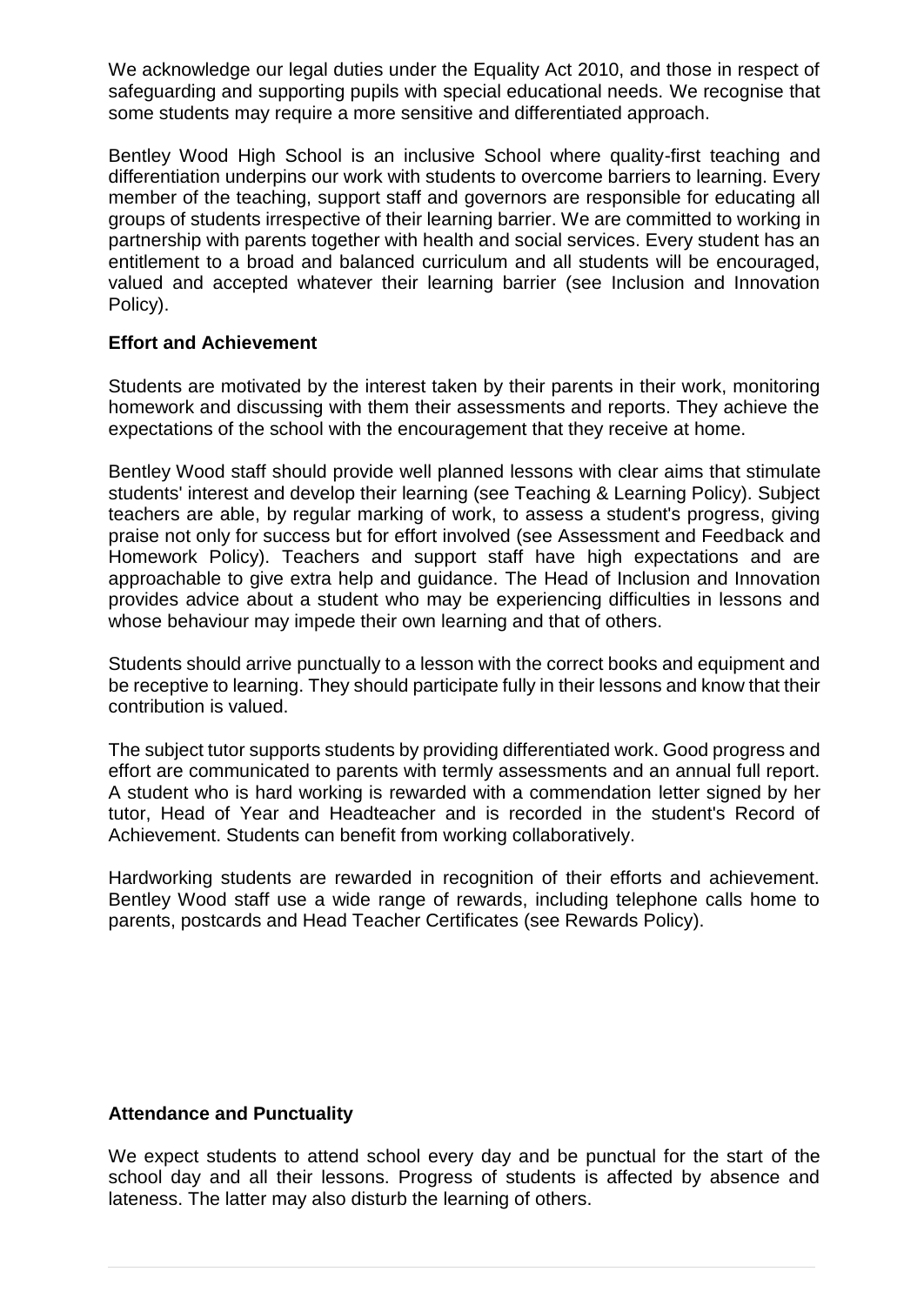#### **a) Attendance**

All schools are guided by the regulation from the DfE for recording absence.

Excellent attendance is acknowledged in school reports and Records of Achievement and 100% Attendance Certificates are awarded termly (see Attendance Policy and Procedure).

#### **b) Punctuality**

All members of the school community are expected to be punctual at school and for assemblies and lessons (see Attendance Punctuality and Targets Policy).

Punctuality is recorded in school reports and 100% punctuality is rewarded with a certificate at the end of the academic year.

#### **Uniform**

Bentley Wood students have a uniform designed to be comfortable, practical and smart. Students should take a pride in their appearance leaving fashion trends for out of school hours. We ask parents to follow the uniform list and only purchase uniform from the approved uniform supplier.

Staff will remind students who are unsuitably dressed of the school's expectations. Lack of response on behalf of a student will lead to the Head of Year or a member of the Senior Leadership Group contacting parents. Co-operation by parents and students on our uniform code enables staff to concentrate their time and effort on teaching. Students not wearing the correct uniform will be required to change into items borrowed from school or they will be sent home to change (see Uniform Policy).

#### **Environment**

Students at Bentley Wood have access to most of the school building and grounds during the time the school is open. Health & Safety restrictions are the only limitations to the full use of all classrooms at break times. Students are trusted to use the school as long as they respect and take care of school property. They should walk in the building in a sensible manner keeping to the left hand side of the corridor and the stairs and being alert to the safety of others at all times. They should be aware that as members of the school, we aim to keep the school and its contents in good order and they should not bring into school any items which could harm others, themselves or school property.

Students are able to use their form rooms at break and allocated rooms at lunch time and are asked to leave the rooms in good order ready for the next lesson. Abuse of this after a warning will lead to a form being deprived of the use of the form room for a period of time when the Form Tutor, Head of Year and attached Senior Leader have discussed the matter.

Bentley Wood is privileged to have beautiful grounds and students should respect these and take care not to leave litter. For the students' safety, we insist that students do not leave the grounds without permission during the school day, wander out of sight of school alone or leave the school late in the evening alone.

We ask parents to use the drop off point at the Clamp Hill entrance when bringing students to or collecting them from school and to take care for the safety of all when stopping in the main road. Parents should also consider the residents near the school and not drive into school unless there are exceptional circumstances.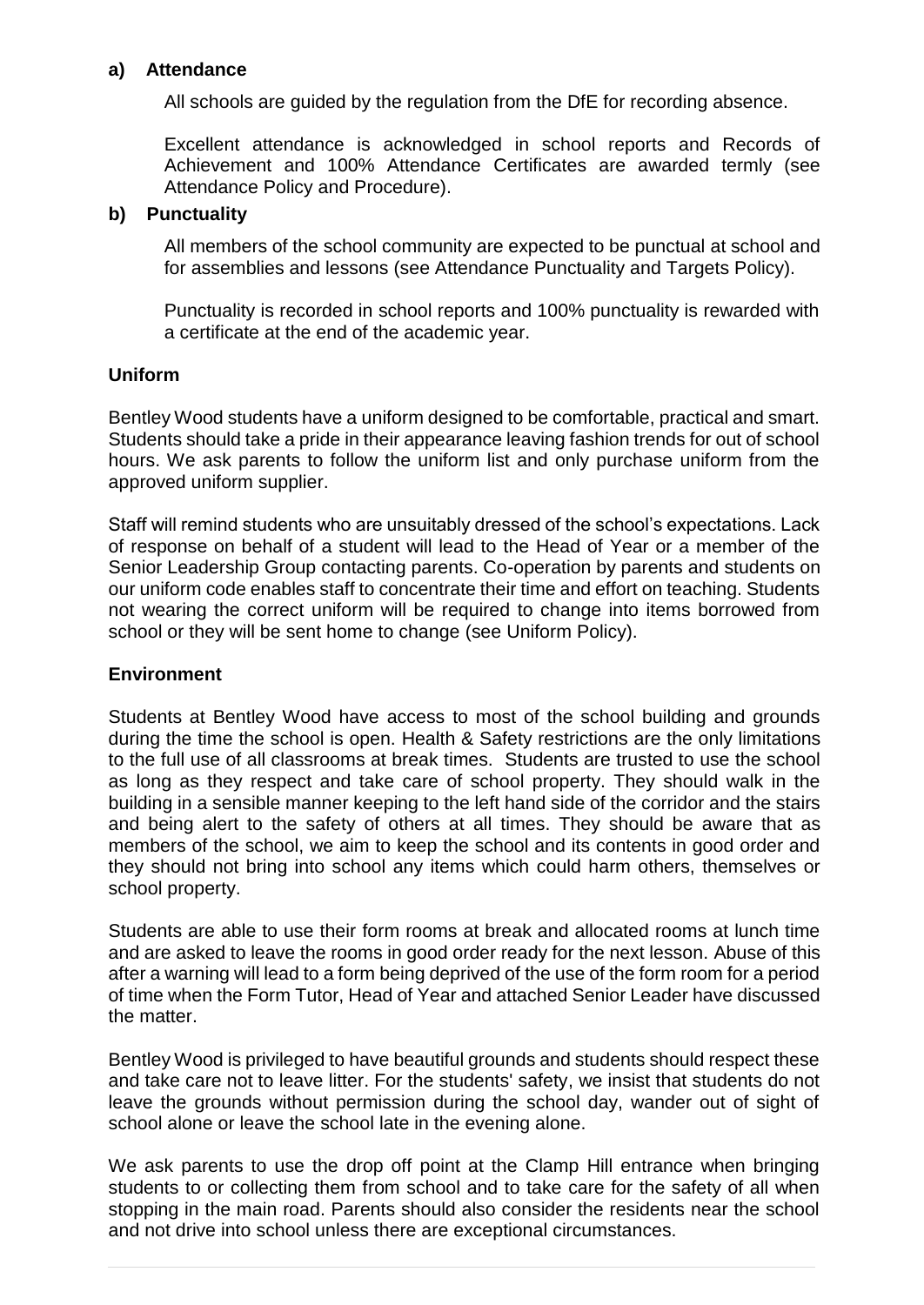#### **Rewards**

We do believe that students should act with mutual respect and co-operate with their teachers. A friendly, considerate staff and student body enriches the whole school atmosphere and reflects the ethos of CARE. We reward with praise, contact with home for good work and effort, certificates for attendance and punctuality and certificates of acknowledgement for the extra help and support which students can contribute to the school and its success.

It is important that a young person's efforts are recognised and acknowledged so that they are encouraged to learn the value of positive behaviour (see Rewards Policy).

#### **Bullying**

We acknowledge that bullying is a major concern for parents and students and that it may take many forms. Whatever the form it takes, the outcome is that a student or a group of students do not feel secure within the school community. The response of Bentley Wood is unequivocal - such behaviour will not be tolerated. We hope to promote a positive self-image which enables any student to report any incident of bullying and know that it will be dealt with sensitively and decisively. The subject is addressed in our PSHE programme (Personal, Social, Health and Citizenship Education) and through assemblies. In this way, we hope to provide students with the strategies to deal with any incidents and the confidence to employ them. Likewise, we encourage parents to inform the school if they are aware of any bullying concerning any student. Any incident of bullying is dealt with by the Head of Year, attached Senior Leader or Head Teacher (see Anti-bullying policy).

Our Anti-Bullying code is displayed in form rooms and printed in students' link books as a constant reminder of our policy.

Staff should be alert to any signs of bullying in the school. Action on any incident of bullying is taken by the Head of Year, attached Senior Leader or Head Teacher.

Our Anti-Bullying code is displayed in form rooms and printed in students' link books as a constant reminder of our policy. Staff should be alert to any signs of bullying in the school. Action on any incident of bullying is taken by the Head of Year, Deputy Head or Head teacher (Anti-bullying policy).

A Restorative Justice System has been in operation since 2012 and has to date been very successful (Anti-bullying policy)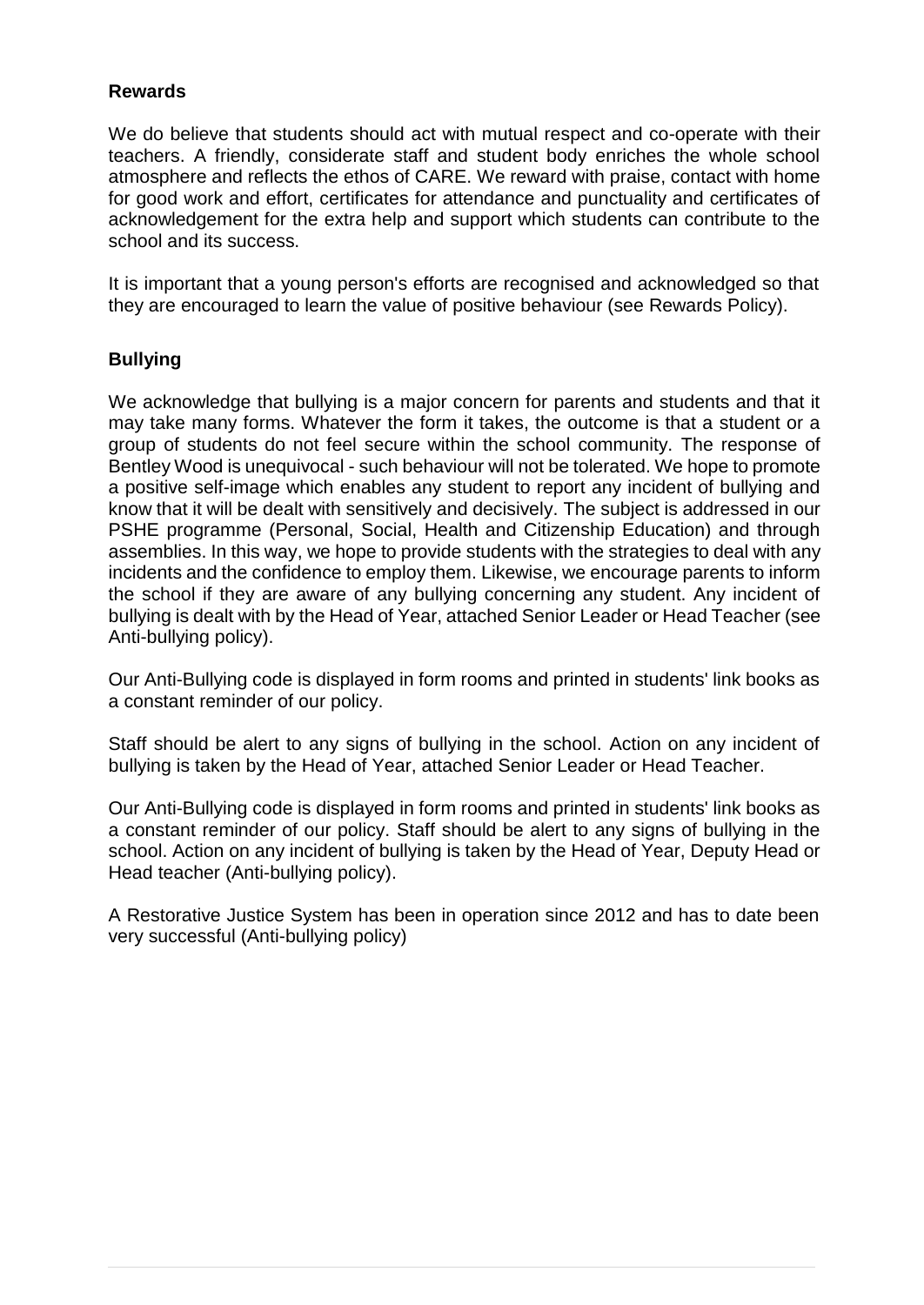## **Sexual Harassment**

We acknowledge that sexual harassment is a major concern for parents and students and that it may take many forms including unwanted conduct of a sexual nature – such as sexual comments, sexual jokes or taunting, physical behaviour like interfering with clothes, or online harassment such as sexting, sexist comments discriminating based on sex, sexist behaviour (verbal, physical or using technological communication). Whatever the form it takes, the outcome is that a student or a group of students do not feel secure within the school community. The response of Bentley Wood is unequivocalsuch behaviour will not be tolerated. We hope to promote a positive self-image which enables any student to report any incident of sexual harassment and know that it will be dealt with sensitively and decisively. The school's response to any incidents of sexual harassment or peer on peer abuse will be:

- Proportionate
- Considered
- Supportive
- Decided on a case-by-case basis

The subject is addressed in our PSHE programme (Personal, Social, Health and Citizenship Education) and through assemblies. In this way, we hope to provide students with the strategies to deal with any incidents and the confidence to employ them. Likewise, we encourage parents to inform the school if they are aware of any concerns with any student. Incidents of sexual harassment will initially be dealt with by an appropriate member of staff depending on their nature including members of the pastoral team, safeguarding team, senior leadership team and headteacher.

For each incident of sexual harassment one member of the safeguarding team with responsibility for child protection will log the incident on an incident of sexual harassment form which will record the details of the incident and any supporting evidence and subsequent actions.

# **Improving Behaviour**

Where incidents of misbehaviour do occur, Form Tutors, Heads of Year, attached Senior Leader or Head Teacher devote time to discussing incidents with students to help them understand and acknowledge that their behaviour is unacceptable and to help them change. Incidents of poor behaviour are reported as green, amber or red incidents on the electronic SIMS Behaviour database and further action is taken as appropriate.

The school will employ a range of strategies to support a student who displays signs of poor behaviour, to help her improve. These may be one or a combination of several of the following:

- Withdrawal of free time in a break or lunchtime, 20 minutes after school (without notice to parents);
- 30 or 60 minute detention after school (with 24 hours' notice to parents);
- Mentoring;
- Withdrawal from lessons to complete work under staff supervision;
- Messages to parents in link books and for more serious matters, letters informing parents of the action taken;
- Meetings with parents and their daughter to discuss the problems;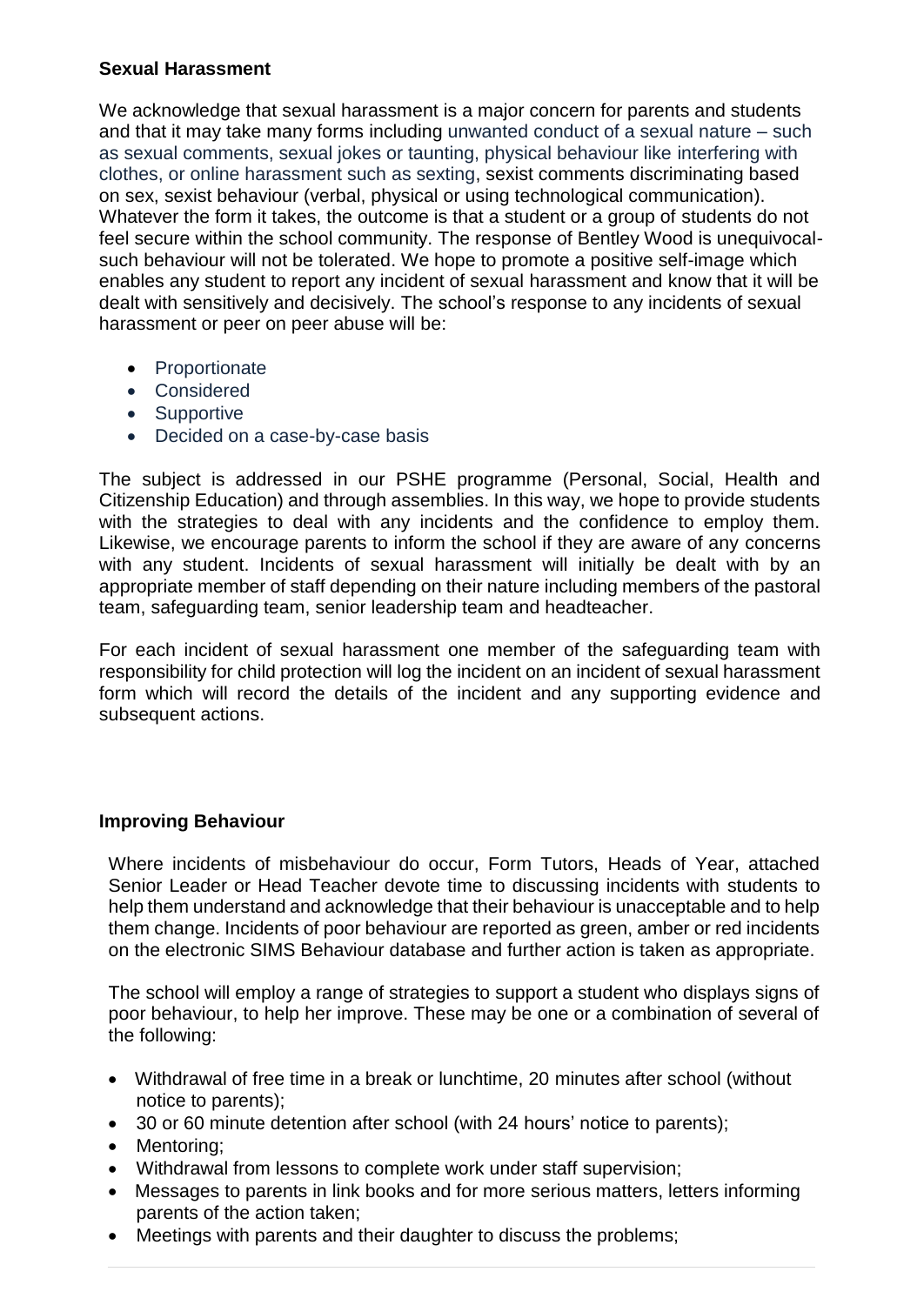- Individual Behaviour Plans with clear achievable targets;
- School report for staff and parents to monitor a student's daily progress. Green monitored by the form tutor, amber monitored by the Head of Year and red monitored by a Senior Leader;
- Referral to the SENCO who may refer it to School Psychologist attached to
- Bentley Wood;
- Withdrawal from activity days/trips as a result of accumulated bad behaviour;
- A ban from representing the school in extra-curricular activities;
- Fixed term exclusion see Exclusion section of this policy

For a student who fails to respond to school strategies, it is now a legal requirement, set by the DfE, to set up a Pastoral Support Plan for the student in an attempt to prevent the student from being permanently excluded. This will involve some of the following outside agencies and specialists - the Health Service (the school doctor or nurse), the Education Social Worker (particularly in the case of attendance and punctuality), the School Psychologist, the Youth Service, Social Services, Connexions or our Police Liaison Officer.

Students in Years 10 and 11 may be offered disapplication from parts of the National Curriculum in order for them to follow a school/work placement programme, which will give some clear training prospects or a part of full time college placement. Students may be offered the opportunity to have an external mentor who will work with them to improve their level of motivation and help them achieve their maximum potential.

# **CODE OF CONDUCT**

The **Code of Conduct** plays a vital role in fulfilling the aim that students behave in a way which allows the school to run smoothly and provide a high-quality education for them. This Code applies during the school day, including the journey to and from school (in or out of school uniform), including break times, lunchtimes, school journeys and visits and extra-curricular activities.

#### **Students should not act in a way which harms others, puts them at risk, or causes distress and this includes:**

- Any form of bullying or racist/sexist behaviour (verbal, physical or using technological communication)
- Any form of harassment including sexual harassment (verbal, physical or using technological communication)
- The use of physical or threatened violence (verbal, physical or using technological communication);
- Retaliating with violence to provocation;
- Behaviour which is rude, discourteous or fails to recognise the authority of staff and the school;
- Acting irresponsibly or dangerously;
- Being in possession of or using items which are dangerous or illegal;
- Misusing equipment provided for safety including deliberately setting off the fire alarm;
- Disrupting the education of others;
- Any form of vandalism/damage to school property (including the building, its contents and the belongings of staff and students);
- Misusing equipment;
- Theft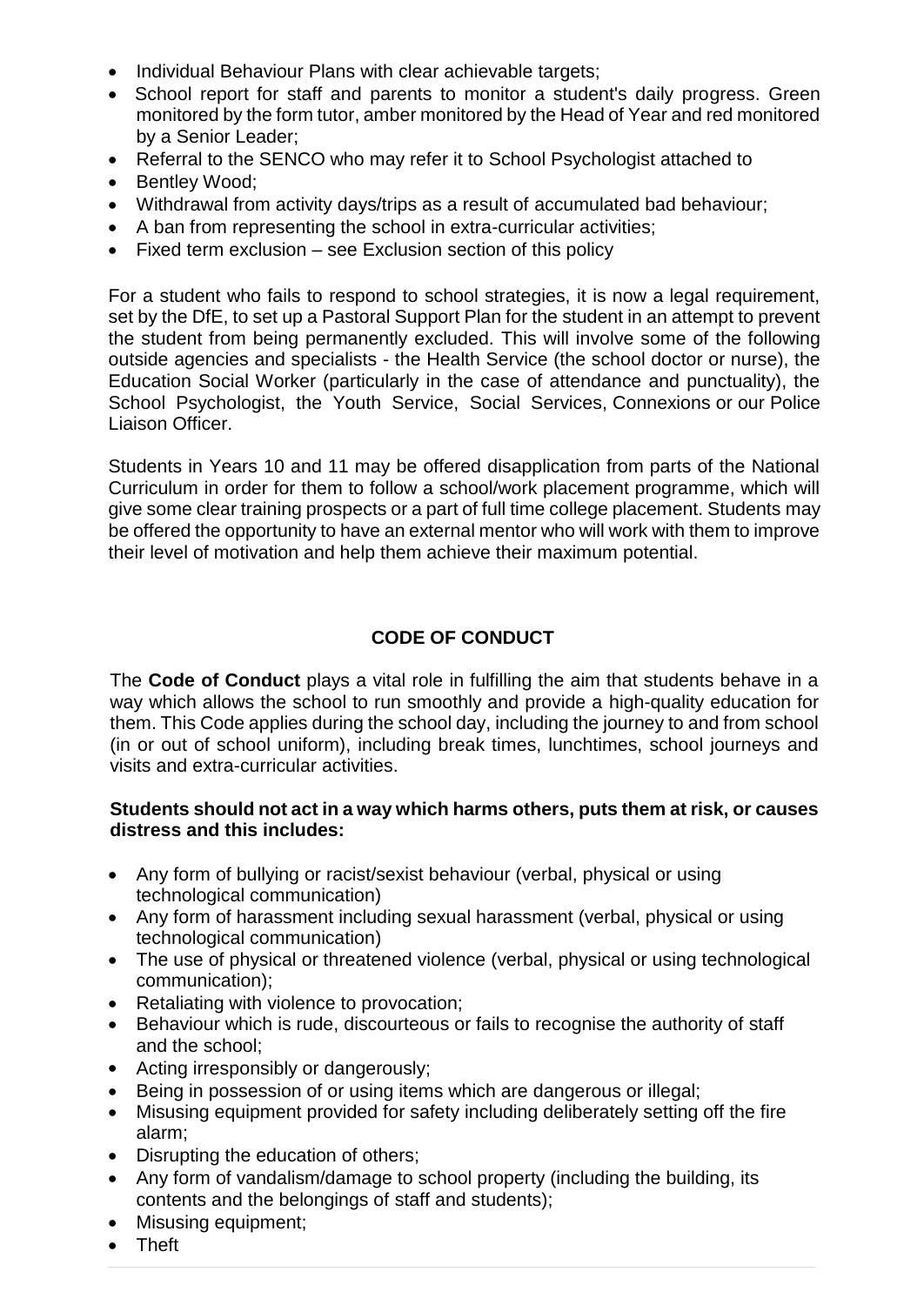Breaking the **Code of Conduct** is a serious matter. It will usually lead to a **fixed term exclusion** from school i.e. for a set number of days. **Permanent exclusion** from school may result from a series of breaches (including those which disrupt the learning of others, adversely affect the upholding of discipline in the school, or damages its reputation, or when a student fails to recognise the authority of the school, or places themselves beyond its control). In exceptional circumstances, a permanent exclusion could result from a first or one-off offence, e.g:

- A serious violent act;
- Theft;
- Carrying of or use of any dangerous/illegal weapons and fireworks;
- Purchasing, being in possession of, taking, selling/distributing or participating in any act involving illegal drugs;
- Misuse of legal drugs or prescription medicines

This is not an exhaustive list.

# **ITEMS NOT ALLOWED IN SCHOOL**

Students are forbidden to smoke either in school, or in any public place on their way to or from school. They may not carry lighters, matches, cigarettes, any drugs or illegal substances, or any potentially dangerous items, including those that could be used as weapons.

# **DECISION TO EXCLUDE**

Only the Headteacher can exclude a student and this must be on disciplinary grounds. This authority is delegated to the Acting Headteacher in charge of the school when the Headteacher is absent.

Individual circumstances will be taken into account and the Headteacher may withdraw an exclusion that has not been considered by the Governing Body.

Any decision to exclude a student must be:

- Lawful
- Rational
- Reasonable
- Fair
- Proportionate

Where practical, the Headteacher should give students an opportunity to present their case before taking the decision to exclude. When establishing the facts in relation to

a possible exclusion, the Headteacher will always apply the civil standard of proof i.e on the balance of probabilities; accepting that something happened if it is more likely that it happened than that it did not happen.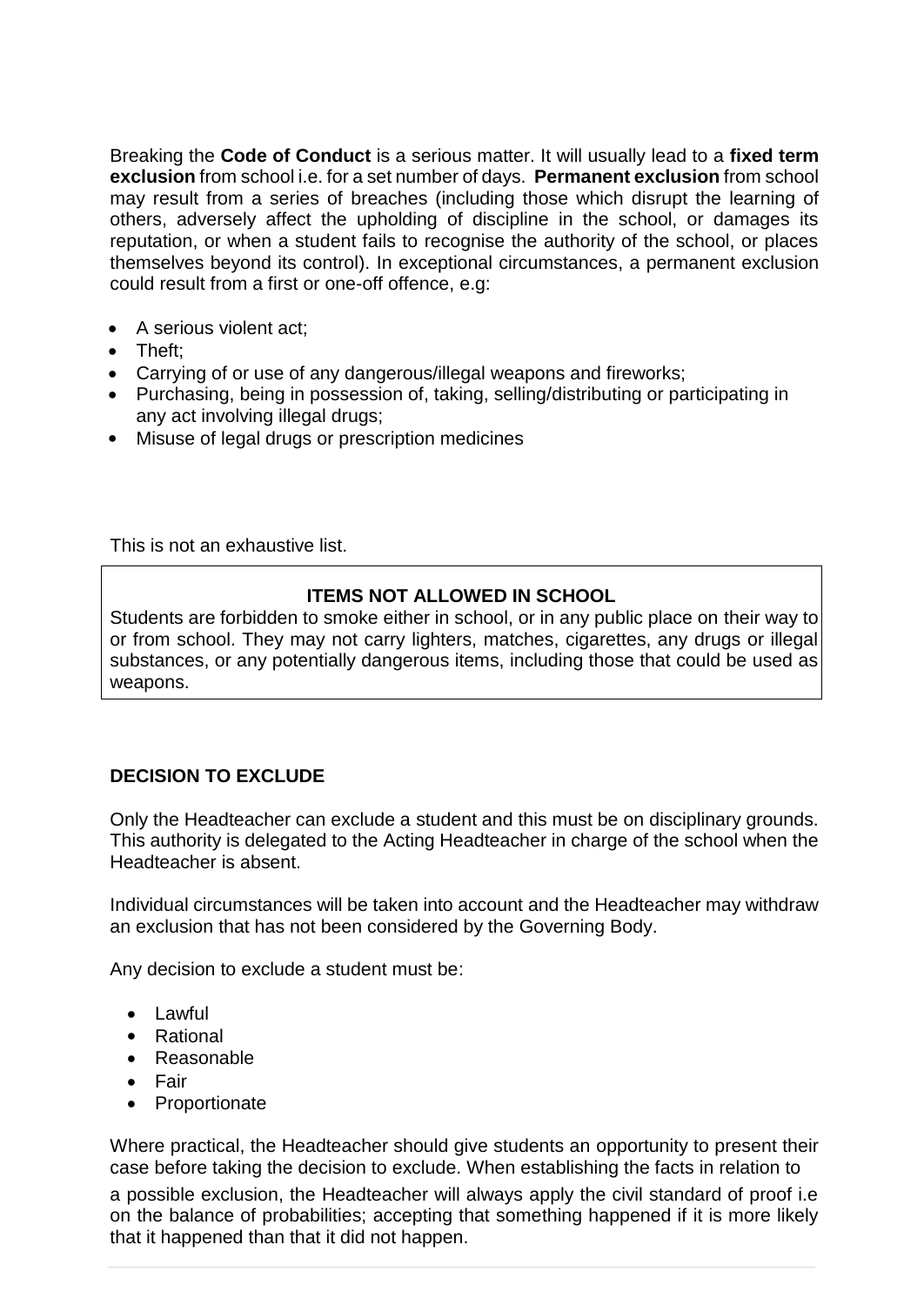Early intervention to address underlying causes of disruptive behaviour should include an assessment of whether appropriate provision is in place to support any SEN or disability that a student may have. Headteachers should also consider the use of a multi-agency assessment for students who demonstrate persistent disruptive behaviour. Such assessments may pick up unidentified special educational needs but the scope of the assessment could go further, for example, by seeking to identify mental health or family problems.

The exclusion rates for certain groups of students are consistently higher than average. This includes: students with SEN; FSM; looked after children and students from certain ethnic groups. In addition to the approaches on early intervention, Headteachers should consider what extra support might be needed to identify and address the needs of students from these groups in order to reduce their risk of exclusion and to help build trust when engaging with these families.

The decision to exclude must not involve any kind of discrimination as defined by the Equality Act 2010 and should comply with the public sector equality duty.

The school must take account of their statutory duties in relation to special educational needs (SEN) and have regard to the SEN Code of Practice when administering the exclusion process. The school must consult the parents before making arrangements for an appropriate full-time placement. References to education, health and care (EHC) plans also apply to statements of special educational needs (SEN) where applicable.

Where a student has received multiple exclusions or is approaching the legal limit of 45 School days of fixed period exclusion in an academic year, Headteachers should consider whether exclusion is providing an effective sanction.

# **ALTERNATIVES TO EXCLUSION**

Alternatives to exclusion will be considered where appropriate.

- Restorative Justice to enable the offender to redress the harm done. Restorative Justice meetings are chaired by trained staff, and end with an agreement between both parties.
- The Jubilee Academy is part of the Bentley Wood provision. There are three types of provision available:
	- ➢ The outreach work will provide interventions at Bentley Wood High School by Jubilee staff, such as mentoring and coping skills.
	- $\triangleright$  The second type is the respite provision where students will get intensive extra support as well as a reduced curriculum during a period between six to twelve weeks at the Jubilee Academy.
	- $\triangleright$  The final provision is a permanent move to Jubilee Academy where the student will eventually be sitting their GCSE exams.
- A student can be transferred to another school as part of a 'managed move' with full consultation and agreement of all the parties involved, including the parents. The Harrow Managed Move Panel meets every two weeks at Hatch End High School. The panel is chaired by the Head of Hatch End High School and consists of the Head of the Helix School, as well as Deputy Headteachers from other schools.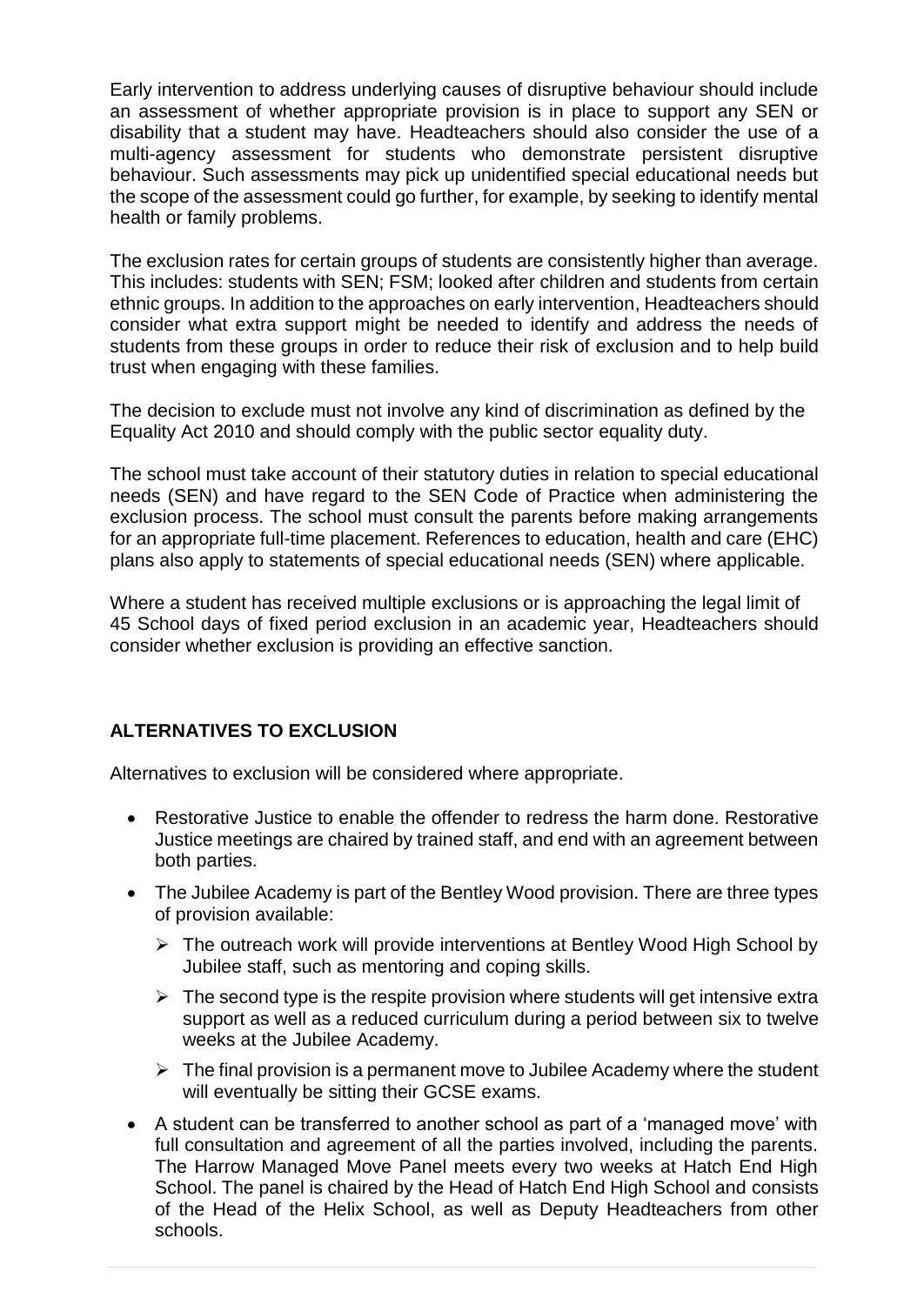A member of the Bentley Wood Senior Leadership Group will complete the relevant managed move paperwork and present the case to the panel. The panel will consider the case and make a decision about which school the student can move to. This will be conveyed directly to our Headteacher very shortly after the panel. A transition worker for the Helix will then set up an initial meeting at the new school. This will be followed by a six week trial period. If the trial period is successful, the student will be on role with the new school.

# **STAFF RESPONSIBILITY**

Any member of staff who is made aware of any of the offences listed should report immediately to a Head of Year, Head of Department, Assistant Headteacher or Deputy Headteacher giving a brief account to the person investigating. If the Head of Year is investigating, the Deputy Headteacher should be informed and involved as appropriate. Only when all information has been obtained from as many witnesses as possible can a recommendation be made to the Headteacher.

Should a student be excluded, either for a fixed term or permanently, the following procedures will be followed.

#### **THE EXCLUSION**

If exclusion is judged necessary, the length of exclusion will be decided with regard to the seriousness of the incident. A first offence of sufficient gravity may lead to permanent exclusion. However, as a general rule, a first exclusion would normally be for a number of days. A subsequent exclusion would be for a long period. A student may be excluded for one or more fixed periods (up to a maximum of 45 school days in a single academic year). Repeated exclusions would suggest that a student is not able to conform to the ethos of Bentley Wood and must give rise to the consideration of the exclusion becoming permanent.

# **PROCEDURE**

The Local Authority guidelines will then be followed by the Headteacher or Deputy to notify the parents, without delay, of the period of exclusion and the reason for it.

The following information will be provided in writing:

- The reasons for the exclusion;
- The period of a fixed period exclusion or, for a permanent exclusion, the fact that it is permanent;
- Parents' right to make representations about the exclusion to the Governing Body and how the student may be involved in this;
- How any representations should be made; and
- Where there is a legal requirement for the Governing Body to consider the reinstatement of a student, and that parents have a right to attend a meeting, be represented at this meeting (at their own expense) and to bring a friend.

Parents may be given an exclusion notice electronically, if they have provided written consent for notice to be sent this way. Notification should be provided in person or by telephone in the first instance to allow for any initial questions or concerns.

Work will be set for students excluded for three or more days. Details regarding this exclusion are sent to the Local Authority, Education Welfare Office, Year Head,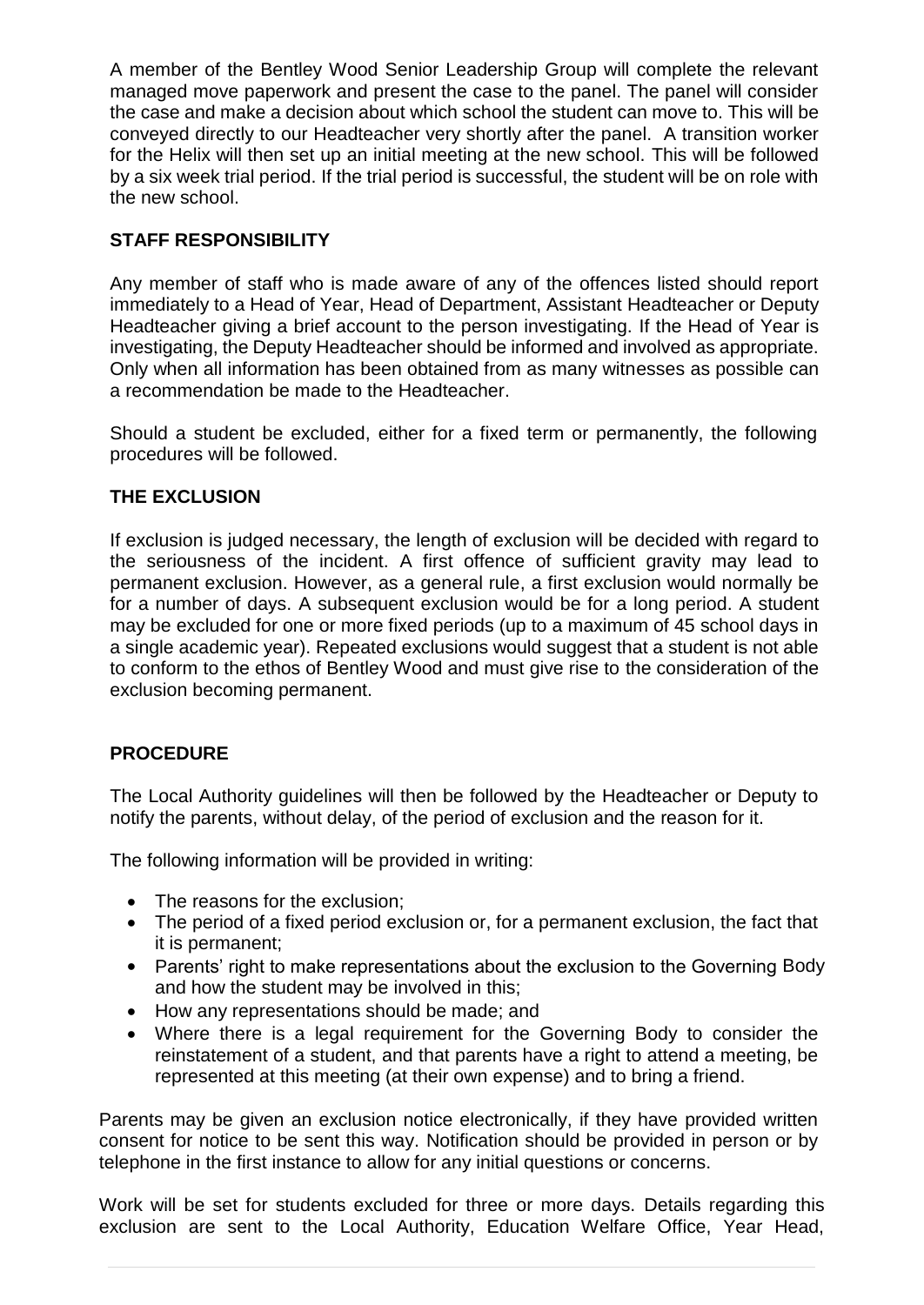Headteacher, Deputy Headteacher (for school and LA monitoring) and Chairman of Governors.

# **FIXED TERM EXCLUSION**

The student will only be accepted back into school when returned by the parent or guardian and following discussion to ensure the future good behaviour of the student. Only when all parties agree will the student return to class and confirmation of the agreement sent to the parent (copies to Year Heads for file).

Fixed-term exclusions cannot be extended or converted into a permanent exclusion. Instead, if a longer exclusion is required, a new fixed-term or permanent exclusion must be issued to begin immediately after the first one ends. This would be limited to exceptional circumstances, usually where new information or evidence has come to light.

Consecutive fixed-term exclusions are regarded as a cumulative period for the purposes of the duties of the Governing Body. Therefore, education must be arranged for any pupil of compulsory school age from the  $6<sup>th</sup>$  day exclusion regardless of whether this is as a result of one fixed period or more.

A Governing Body Discipline Committee (GBDC) will be convened for:

- Exclusions of more than five days in a term, if requested by the parents;
- Where it would bring the student's total number of school days of exclusion to more than 15 days in a term;
- It would result in a student missing a public examination

The GBDC is **not** required to meet and cannot direct the reinstatement of the pupil for exclusions of more than 5 but fewer than 15 school days in the term, **if the parents do not make representations.**

# **6TH DAY EXCLUSION PROTOCOL**

The Local Governing Body's duty to arrange education from the 6th day of a fixed-term exclusion is triggered by consecutive fixed-term exclusions totalling more than 5 days.

- Both schools (Bentley Wood High School and Sacred Heart Language College) will only go beyond 5 days exclusion in exceptional circumstances.
- Any exclusion of more than 5 days will include a paragraph in the exclusion letter asking the student to report to reception at the partner school at 10.00am on the 6th day (date, address and contact details to be inserted).
- The alternative provision will run from 10.00am 2.00pm with no lunch break and the student will be supervised by an Exclusion Supervisor (a member of staff from the excluding school).
- Sufficient work to be set by the excluding school and brought by the Exclusion Supervisor.
- The Exclusion Supervisor will take a file to the partner school with all necessary documentation: copy of exclusion letter, contact details for the student.
- The student will need to wear full school uniform.
- If there are any incidents, the student will be sent home and the member of staff will inform the excluding school, who in turn will contact Admissions for further advice.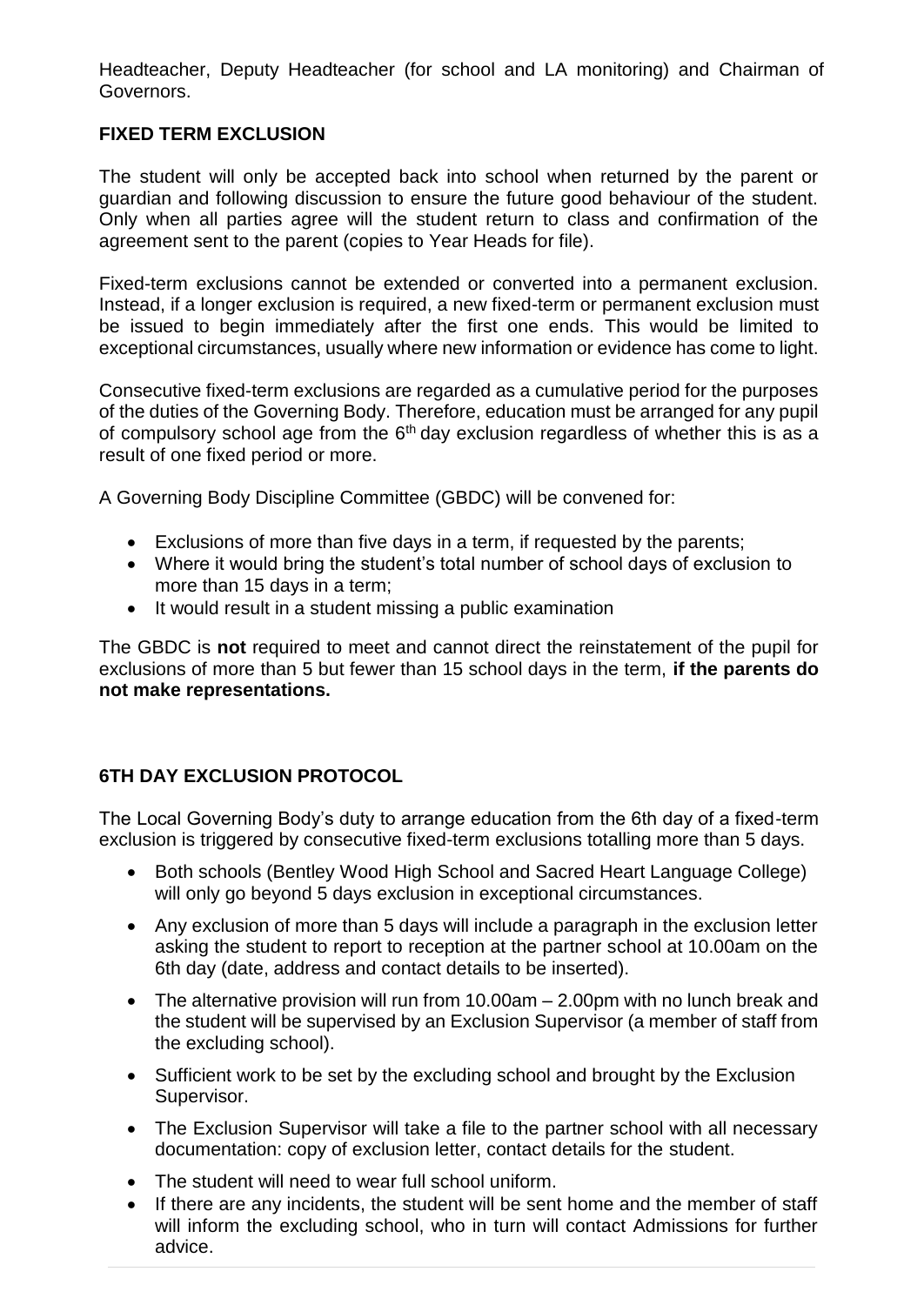- The Deputy Headteacher will be responsible for finding a room for the student to work and will line manage the Exclusion Supervisor whilst on site:
	- ➢ Bentley Wood Lawrence Viala (Lead Deputy Headteacher)
	- ➢ Sacred Heart Rose-Marie Sorohan
- If the Exclusion Supervisor is ill, and no replacement can be found at short notice, the student will be sent home.

SACRED HEART DETAILS: Rose-Marie Sorohan 0208 863 992 email: [RSorohan@tshlc.harrow.sch.uk](mailto:RSorohan@tshlc.harrow.sch.uk)

#### **PERMANENT EXCLUSION**

A permanent exclusion will only be used as a last resort in response to a serious breach or persistent breaches of the school behaviour policy **and** where allowing the student to remain in the school would seriously harm the education or welfare of the student or others in the school. A GBDC must be convened for all permanent exclusions.

#### **GOVERNING BODY DISCIPLINE COMMITTEE (GBDC)**

The power to consider exclusions has been delegated to a discipline committee consisting of three Governors. Exclusions training will take place every two years and the committee must have regard to the statutory guidance.

The GBDC has a duty to consider the reinstatement of an excluded pupil. When considering decisions taken by the Headteacher they should consider the lawfulness, reasonableness and procedural fairness of the decision in light of the Headteachers duties.

- The GBDC should be convened within fifteen school days of the exclusion at a convenient date and time. If it results in a student missing a public exam, reasonable steps should be taken to meet before the date of the examination. If this is not practical, the chair of governors may consider student' reinstatement independently.
- Written evidence, including (anonymised) witness statements and SEN statements should be available to all parties at least five school days in advance.
- Reasonable adjustments would be made to support the attendance and contribution of the parties.
- The GBDC will decide whether or not a fact is true on the balance of probabilities after hearing the evidence and the representations and can either:
	- $\triangleright$  Decline to reinstate the pupil, or
	- $\triangleright$  Direct the reinstatement of the pupil immediately, or on a particular date
- A fully reasoned decision of the GBDC must be communicated in writing to parents, Headteacher and LA within two school days of the meeting.
- Where the decision not to reinstate a permanently excluded student is disputed, parents can ask for this decision to be reviewed by an Independent Review Panel (IRP) within fifteen school days of notice being given (the exclusion decision to be reviewed at an IRP hearing is the decision of the GBDC rather than that of the Headteacher).
- The IRP must make one of three fundamental decisions as follows:
	- ➢ Uphold the GBDC decision;
	- ➢ Recommend a reconsideration of reinstatement;
	- ➢ Quash the decision and direct that they reconsider reinstatement (only when the decision is judged to be flawed)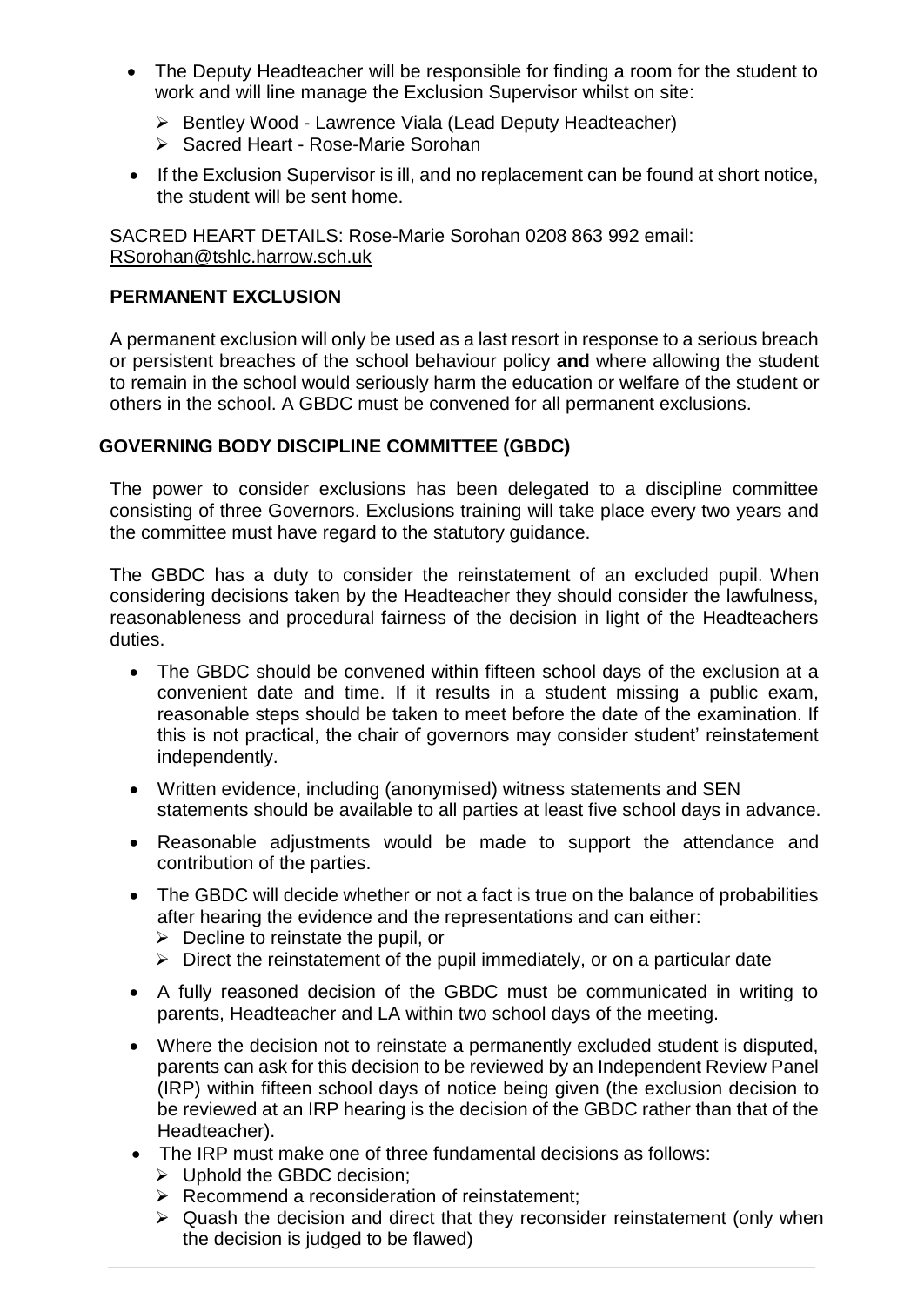- Following an IRP decision to direct or recommend reconsideration of an exclusion decision, the GBDC has a duty to reconsider reinstatement (there is no requirement to seek further representations from the other parties or invite them to a meeting when re-considering). The GBDC must reconvene within 10 school days of being given notice of the panel's decision.
- The requirement to consider the GBDC decision in light of JR principles still applies.
- The decision as to whether the IRP hearing should be held in private is for the LA /Academy Trust (not IRP).
- The IRP decision must not be influenced by any stated intention of the parents or pupil not to return to the school. IRPs are expected to understand the legislation and legal principles that apply in judging the lawfulness of the GBDC decision not to reinstate.
- Whether or not a school recognises that a student has special educational needs (SEN), all parents have the right to request the presence of a SEN expert at an IRP. The SEN expert must be someone with expertise and experience of SEN and be considered by the LA or academy trust as appropriate to perform the functions specified in the legislation. SEN expert advice can be provided in writing to the IRP or orally or both. If a SEN expert has been requested but is not present, the panel is expected to make the parents aware of their right to request an adjournment.
- A pupil's name will be removed from the school admissions register if:
	- $\geq 15$  school days have passed since the parents were notified of the exclusion panel's decision to not reinstate the pupil and no application has been made for an independent review panel, or
	- $\triangleright$  The parents have stated in writing that they will not be applying for an independent review panel.

Where an application for an independent review has been made, the governing board will wait until that review has concluded before removing a pupil's name from the register.

Please see link for the DfE statutory guidance on Exclusions effective from September 2017. It also contains non-statutory guidance for Headteachers and parents. **[https://www.gov.uk/government/uploads/system/uploads/attachment\\_data/file/](https://www.gov.uk/government/uploads/system/uploads/attachment_data/file/641418/20170831_Exclusion_Stat_guidance_Web_version.pdf) [641418/20170831\\_Exclusion\\_Stat\\_guidance\\_Web\\_version.pdf](https://www.gov.uk/government/uploads/system/uploads/attachment_data/file/641418/20170831_Exclusion_Stat_guidance_Web_version.pdf)**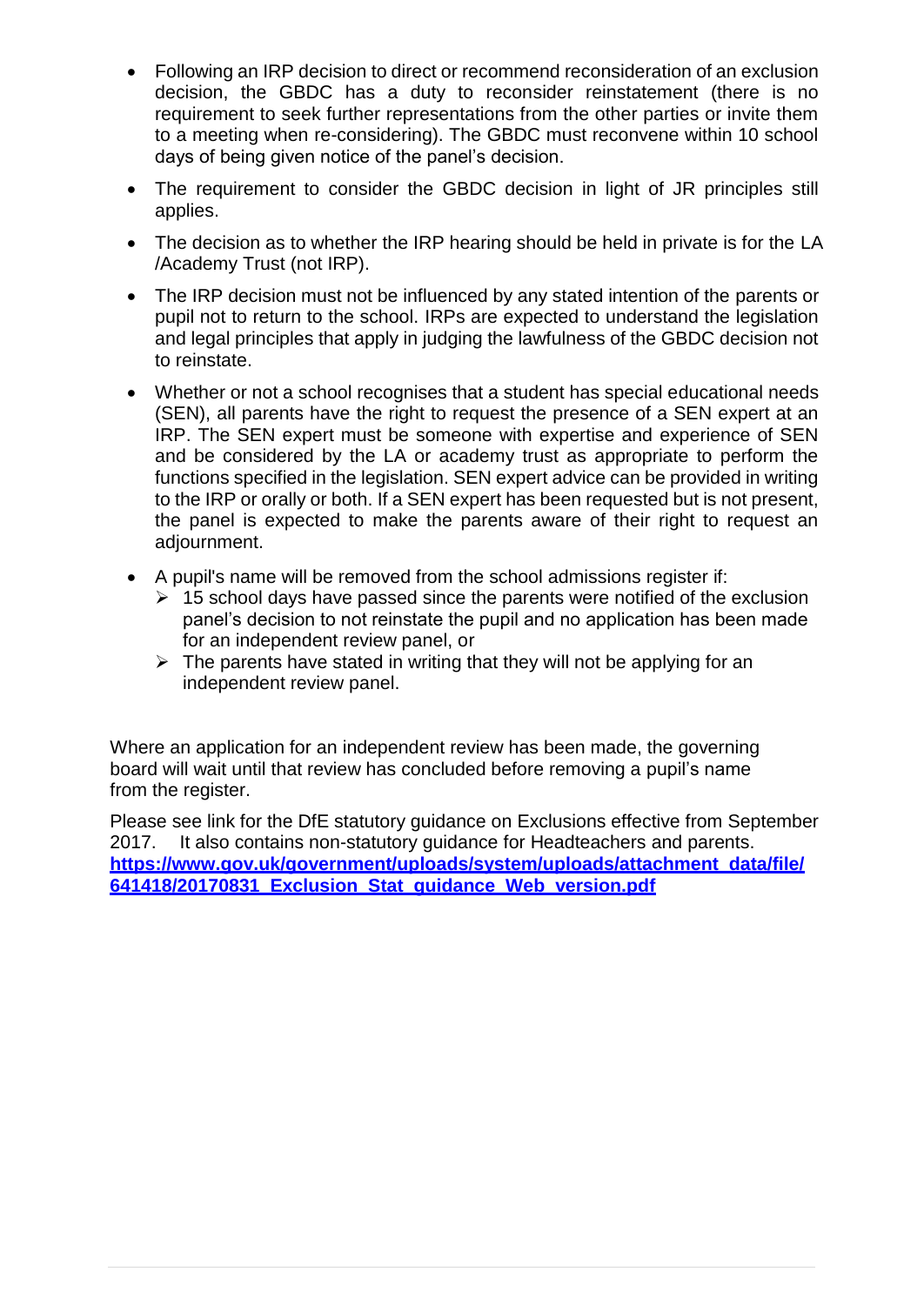# **BEHAVIOUR CONTRACT FOLLOWING EXCLUSION**

Our expectations:

- •For you to comply with the Home School Agreement.
- •For you to comply with the Behaviour for Learning Policy.

# Your responsibility:

- •To follow all instructions.
- •To behave responsibly in and out of lessons, in and beyond school.
- •Attend every day and be punctual.
- •To wear school uniform in school and to and from school.

I have read/listened to the Code of Conduct in the school Exclusions Policy and understand the sanctions if I break this contract.

| Parent: 2008 Contract Contract Contract Contract Contract Contract Contract Contract Contract Contract Contract Contract Contract Contract Contract Contract Contract Contract Contract Contract Contract Contract Contract Co |
|--------------------------------------------------------------------------------------------------------------------------------------------------------------------------------------------------------------------------------|
|                                                                                                                                                                                                                                |
| Date:                                                                                                                                                                                                                          |